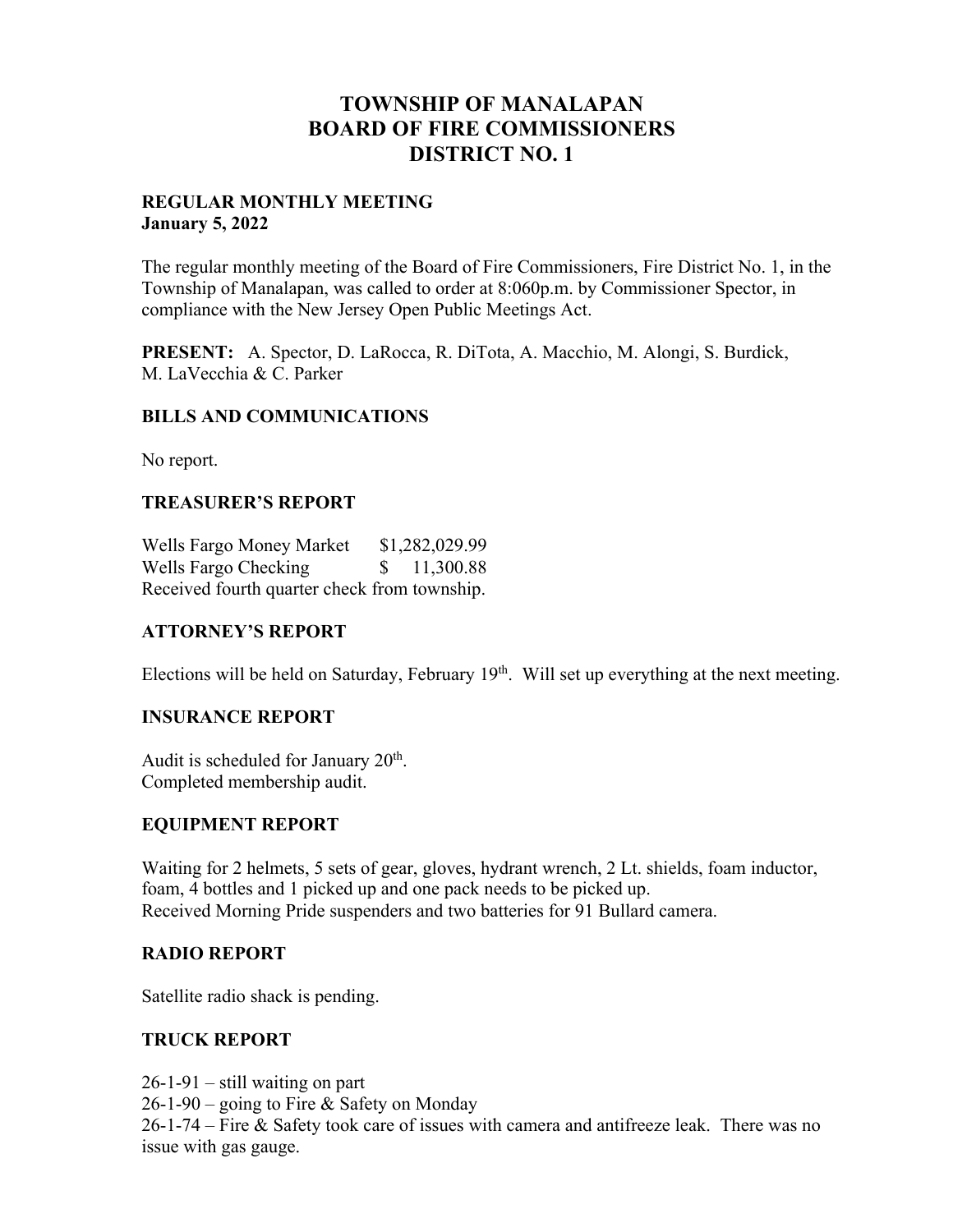### **CHIEF'S REPORT**

We have 37 calls for December.

### **MEMBERSHIP REPORT**

No report.

### **ASSOCIATION REPORT**

Would like to purchase a new computer.

### **TRUSTEES' REPORT**

No report.

### **OLD BUSINESS**

See attached.

### **NEW BUSINESS**

Commissioner LaRocca made a motion to pay all vouchers; this was seconded by Commissioner Macchio. All voted aye.

Commissioner LaRocca made a motion for \$200 to purchase N95 masks if OEM cannot get them for us; this was seconded by Commissioner Macchio. All voted aye.

Commissioner LaRocca made a motion for \$3,000 to have downed tree removed and other trees trimmed around the parking lot; this was seconded by Commissioner Macchio. All voted aye.

Commissioner Spector made a motion not to exceed \$3,500 to have hose testing done in May; this was seconded by Commissioner LaRocca. All voted aye.

Commissioner Spector made a motion not to exceed \$1,700 to have pump testing done; this was seconded by Commissioner LaRocca. All voted aye.

Commissioner Spector made a motion not to exceed \$500 to have propane tank and bracket installed on rehab trailer; this was seconded by Commissioner LaRocca. All voted aye.

Commissioner DiTota put in for the voting machines.

Meeting was opened to the public at 8:22 p.m. for any comments or questions on the budget. Seeing no public, the public hearing was closed at 8:25 p.m. Meeting was reopened to the board to vote on the adoption of the 2022 budget.

Commissioner Spector made a motion to adopt the 2022 budget previously approved by the State; this was seconded by Commissioner LaRocca. Commissioners Spector, LaRocca, DiTota and Macchio all voted aye. Commissioner Schmatz was absent.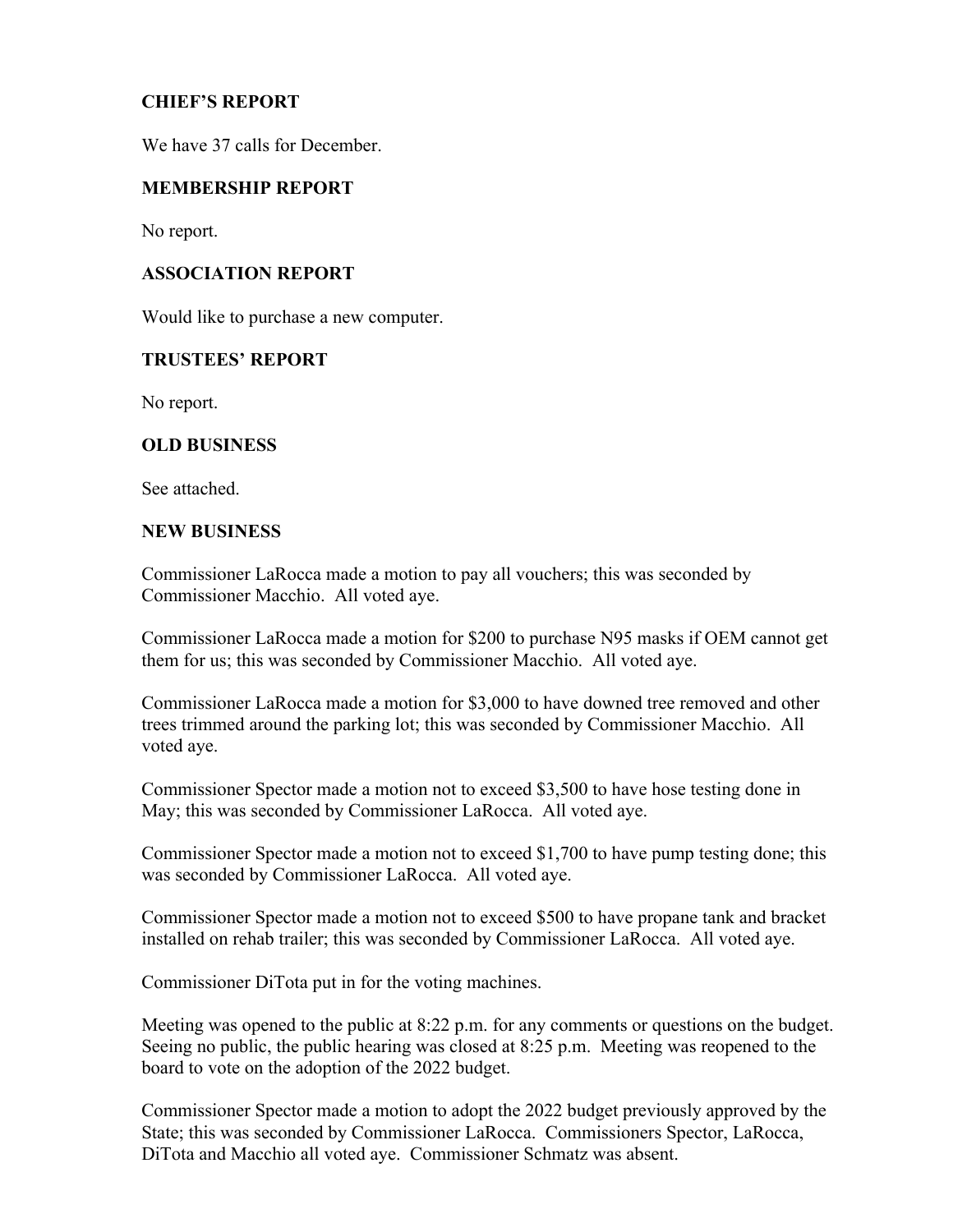Meeting opened to the public at 8:29 p.m.

A motion was made by Commissioner Spector to adjourn; it was seconded by Commissioner LaRocca and all voted aye.

Meeting adjourned at 8:530 p.m.

 Respectfully submitted, Robert DiTota, Clerk